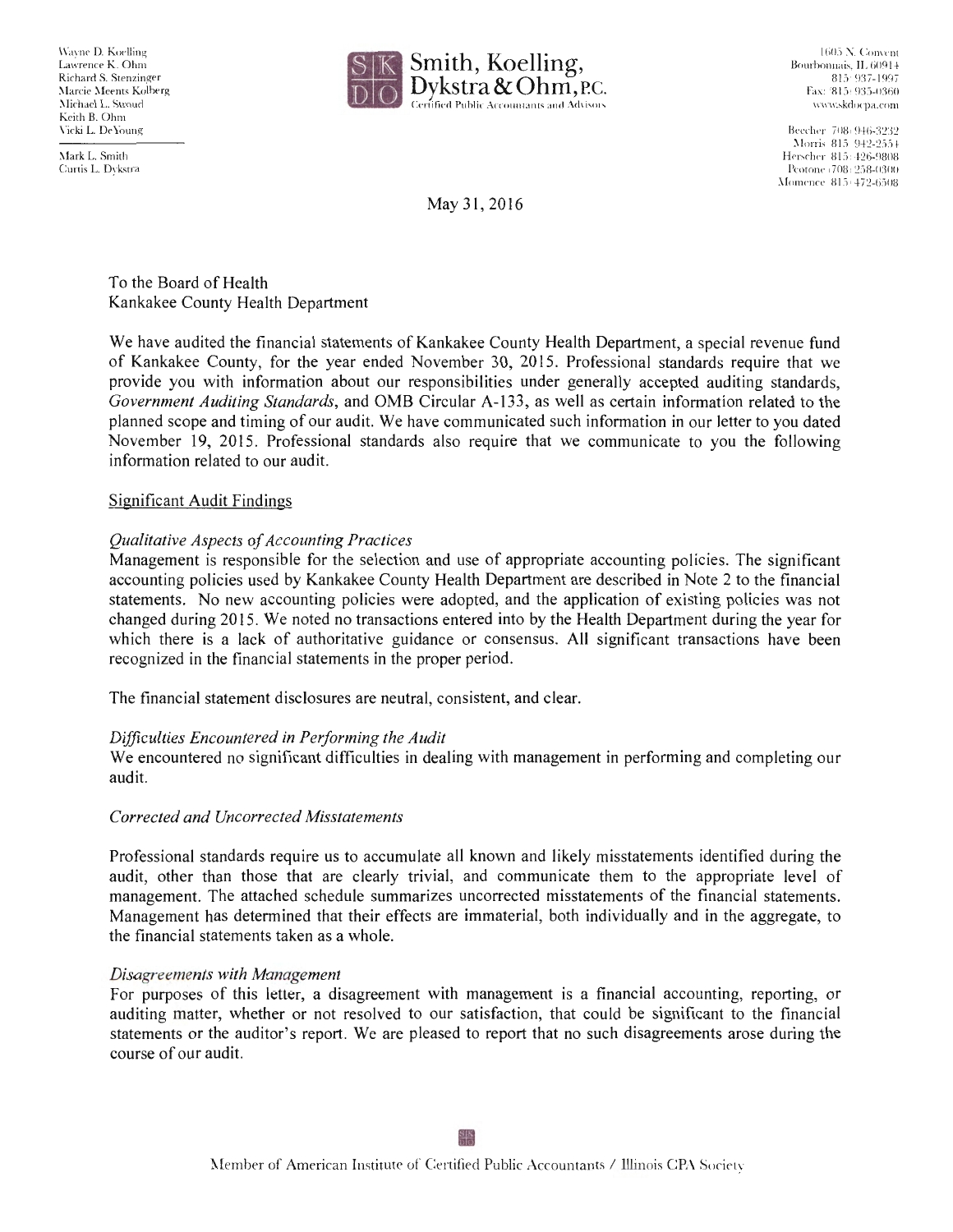#### *Management Representations*

We have requested certain representations from management that are included in the management representation letter dated May 31, 2016.

#### *Management Consultations with Other Independent Accountants*

In some cases, management may decide to consult with other accountants about auditing and accounting matters, similar to obtaining a "second opinion" on certain situations. If a consultation involves application of an accounting principle to the Health Department's financial statements or a determination of the type of auditor's opinion that may be expressed on those statements, our professional standards require the consulting accountant to check with us to determine that the consultant has all the relevant facts. To our knowledge, there were no such consultations with other accountants.

### *Other Audit Findings or Issues*

We generally discuss a variety of matters, including the application of accounting principles and auditing standards, with management each year prior to retention as the Health Department's auditors. However, these discussions occurred in the normal course of our professional relationship and our responses were not a condition to our retention.

#### Other Matters

We applied certain limited procedures to the budgetary comparison information, which is required supplementary information (RSI) that supplements the financial statements. Our procedures consisted of inquiries of management regarding the methods of preparing the information and comparing the information for consistency with management's responses to our inquiries, the financial statements, and other knowledge we obtained during our audit of the financial statements. We did not audit the RSI and do not express an opinion or provide any assurance on the RSI.

We were engaged to report on Other Supplementary Information as listed in the table of contents, which accompany the financial statements but are not RSI. With respect to this supplementary information, we made certain inquiries of management and evaluated the form, content, and methods of preparing the information to determine that the information complies with accounting principles generally accepted in the United States of America, the method of preparing it has not changed from the prior period, and the information is appropriate and complete in relation to our audit of the financial statements. We compared and reconciled the supplementary information to the underlying accounting records used to prepare the financial statements or to the financial statements themselves.

### Restriction on Use

This information is intended solely for the use of the Board of Health, the Kankakee County Board, and management of Kankakee County Health Department and is not intended to be, and should not be, used by anyone other than these specified parties.

Very truly yours,  $\bigcap$ ery truly yours,<br>Smith, Koelling, Dykstra and Ohm, P.C.